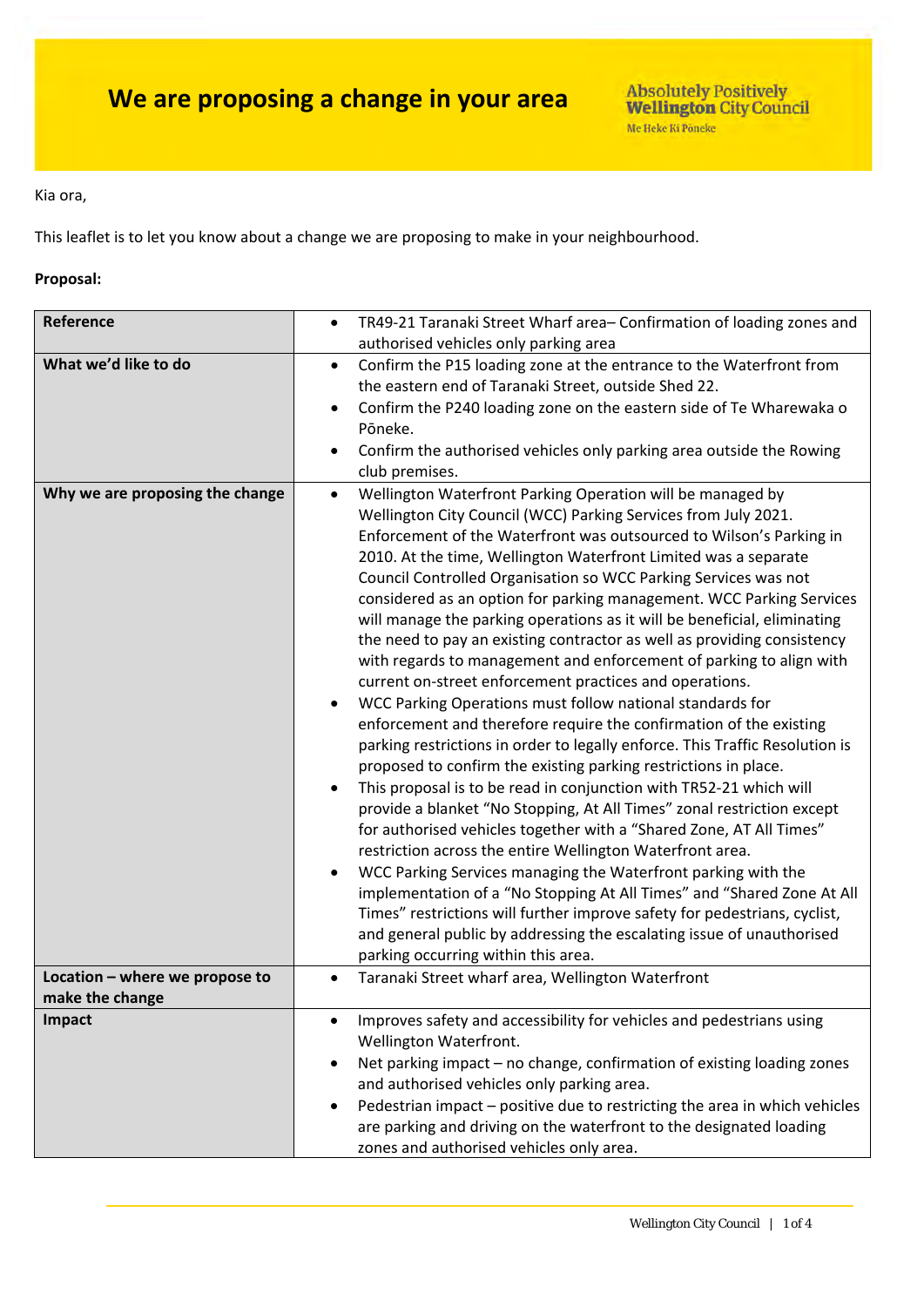# **We are proposing a change in your area**

|                                           | Annual parking revenue impact - Part of an estimated \$642k per annum                                                                                                                                                                                                                                                                                                                                                                                                                                                                                                                                                                                                                                  |
|-------------------------------------------|--------------------------------------------------------------------------------------------------------------------------------------------------------------------------------------------------------------------------------------------------------------------------------------------------------------------------------------------------------------------------------------------------------------------------------------------------------------------------------------------------------------------------------------------------------------------------------------------------------------------------------------------------------------------------------------------------------|
|                                           | across the waterfront<br>Improved efficiency and enforcement - providing consistency to<br>enforcement operations with current on-street practices whilst creating<br>less confusion when customers are seeking answers to their parking and                                                                                                                                                                                                                                                                                                                                                                                                                                                           |
| How this relates to the parking<br>policy | infringement queries.<br>Supports a shift in the mode of transport used - facilitate a shift to<br>active modes (e.g. walking and cycling) and public transport through<br>parking management and pricing, to move more people while driving<br>fewer vehicles.<br>Support safe movement - facilitate the safe and efficient movement of<br>$\bullet$<br>people and goods by focusing on people safely moving along the<br>transport corridors rather than people parking in these corridors where<br>active transport is to be encouraged.                                                                                                                                                            |
| <b>Additional Information</b>             | Reduced expenditure within Wellington City Council - eliminating the<br>$\bullet$<br>need to pay existing external contractors.<br>The Waterfront is to support people who visit, live and work in the CBD<br>$\bullet$<br>and Waterfront and is not intended for commuter parking. The WCC<br>Parking Policy aligns with this proposal by prioritising the waterfront<br>area for active modes of transport.<br>To view the legal description for this Traffic Resolution, an electronic<br>copy of the report will be available on the Council's website from 9.00am<br>Tuesday 2 March 2021 at www.wellington.govt.nz/haveyoursay or you<br>can call (04) 499 4444 and we will send one out to you. |
| <b>Feedback</b>                           | If you would like to provide us with specific feedback, you can do<br>so by filling out an online submission form, downloading a<br>printable submission form on<br>www.wellington.govt.nz/haveyoursay or emailing us at<br>trfeedback@wcc.govt.nz.<br>Please note if you are giving feedback the consultation period opens<br>9.00am Tuesday 2 March and finishes 5.00pm Monday 22 March 2021.                                                                                                                                                                                                                                                                                                        |
| <b>Next Steps</b>                         | 1. Feedback collated by Tuesday 23 March 2021.<br>The proposal will go to the Strategy and Policy Committee on Thursday<br>2.<br>22 April 2021.<br>3. If approved, the proposal will be installed within the following 3 months.                                                                                                                                                                                                                                                                                                                                                                                                                                                                       |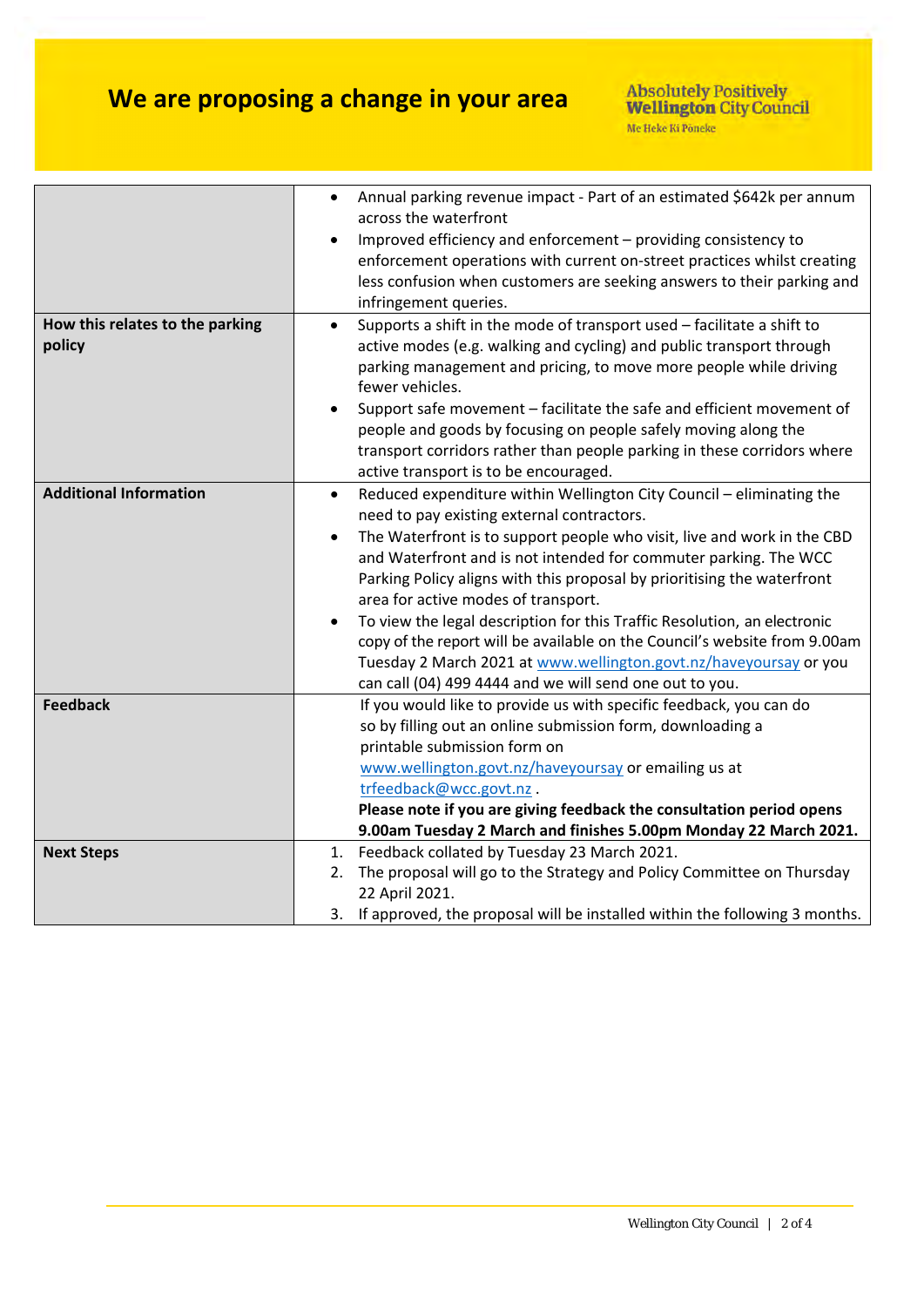## **We are proposing a change in your area**

**Absolutely Positively Wellington City Council** Me Heke Ki Pôneke

### **Traffic Resolution Plan: TR49‐21 Taranaki Street Wharf area– Confirmation of loading zones and authorised vehicles only parking area**